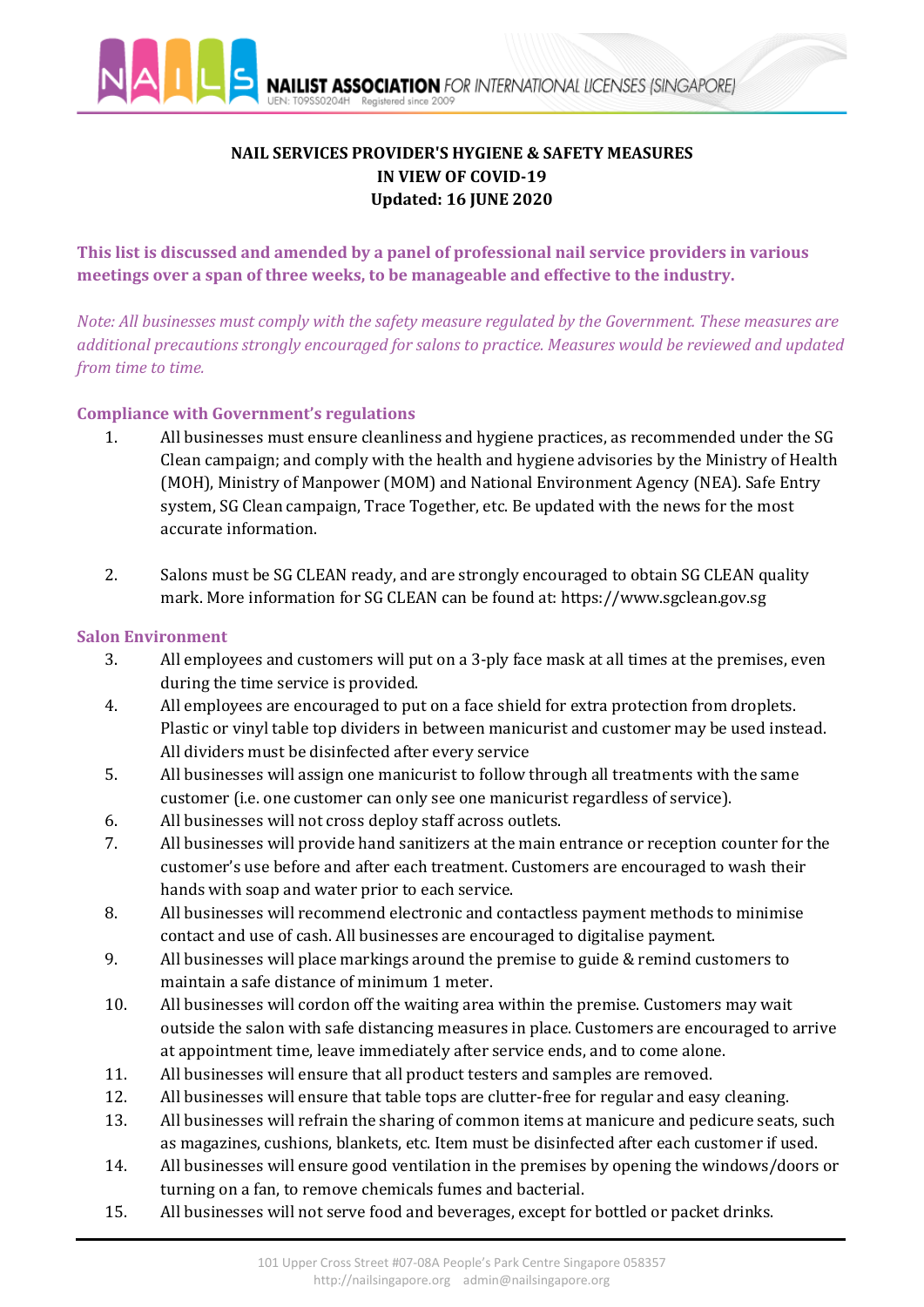

#### **Work Stations**

- 16. All businesses will ensure that the station is thoroughly disinfected after use. Work stations must be wipe down & disinfected after every customer using 70%-99% alcohol-based cleaning solution. All tools, brushes and implements used for the service, must be sterilised and disinfected before each service using relevant solutions.
- 17. All businesses will ensure that common contact items, such as hand-rest, must be covered with towel or disposable covers, and replace them after each customer.
- 18. All businesses will ensure foot basin, foot rest and pedicure chair must be sprayed with disinfectant or alcohol and wiped down after each customer.
- 19. All manicurists will sanitize their hands and the customer's hands and feet before and after each customer's treatment.
- 20. All businesses will refrain the sharing of non-sanitizable items, such as nail files, emery boards, buffers and other disposables. Non-sanitizable items should be disposed, given to the customer or kept in personalised bags for the customer's next visit.

### **Safety Measures & Personal Hygiene for Employees (Manicurists/Counter staff)**

- 21. All employees must ensure that they are healthy and well. Do not report to work if feeling unwell.
- 22. All employees will remove used masks, gloves and disposables safely and tied them up in a bag before disposal. A designated lidded trash bin, separate from regular trash, is recommended.
- 23. All employees are encouraged to wear disposable hand gloves. Gloves are compulsory if employee has cuts/ open wounds on their hands or fingers.
- 24. All businesses will allocate staggered rest and lunch breaks for employees. Practise social distancing in pantries and rest areas. No congregation at all times.
- 25. All Employees will wear an apron during service, and remove apron before leaving the salon for breaks, meals, etc. Aprons must be sprayed with disinfectant daily and kept clean.

## **Safety Measures & Personal Hygiene to Encourage to Customers**

- 26. All customers are encouraged to make an appointment in advance to allow salons to make necessary arrangements. Walk-in is strongly discouraged.
- 27. All customers will fill up health questionnaire and record their temperature before entering the salon. Customers who are feeling unwell should be politely turned away.

#### *Salons & Professionals who are willing to adopt these measures for your business, you may inform us at the URL: https://forms.gle/dDQvYwStcVayGB1a6*

*Let us work together to uplift our sector's professional & hygiene image for the new normal post-circuit breaker.*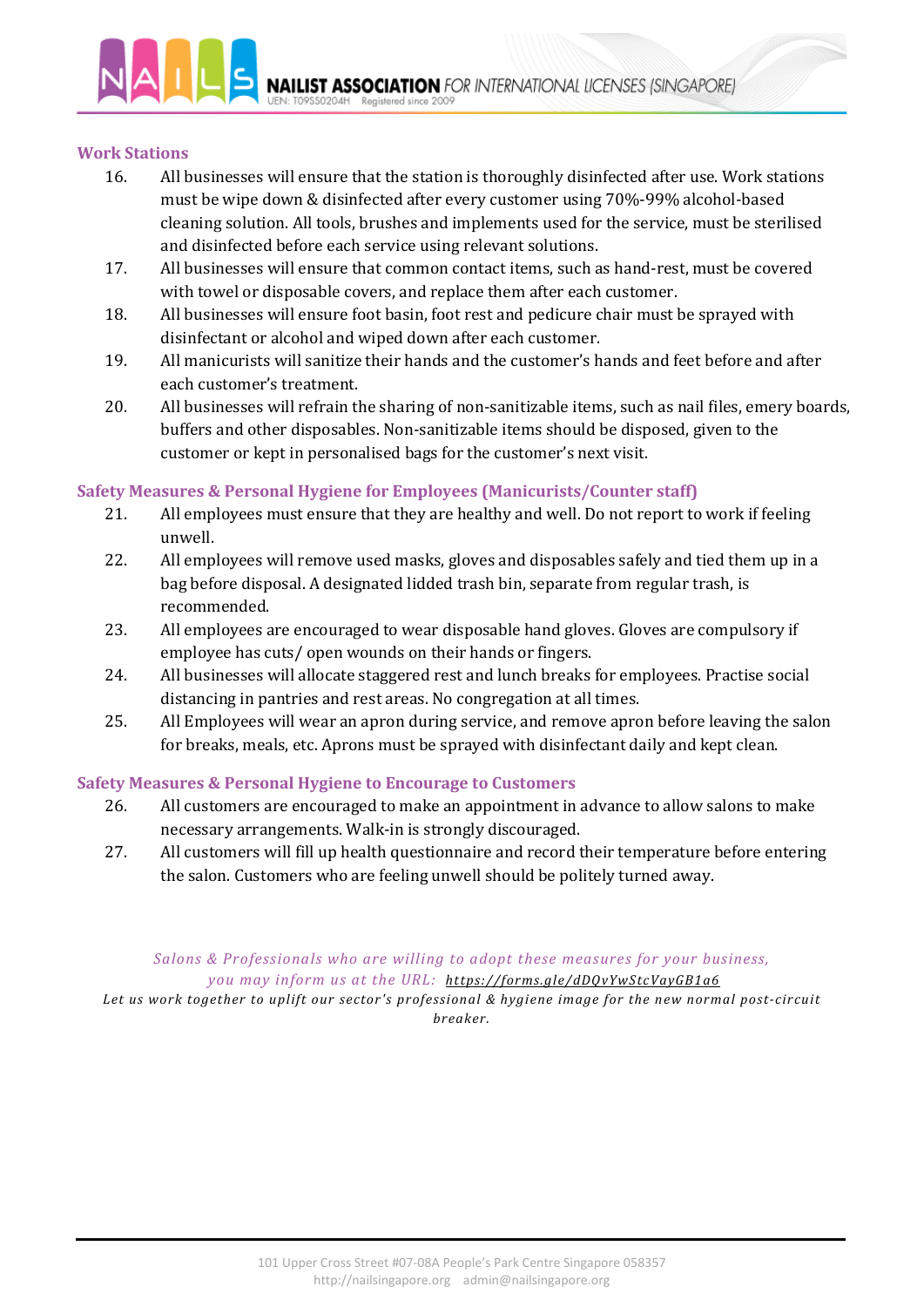

**IST ASSOCIATION** FOR INTERNATIONAL LICENSES (SINGAPORE) **NAIL** Registered since 2009

### **Useful Links and Resources:**

| Enterprise<br>Singapore | <b>Safe Management Measures</b>                                                                             | https://www.enterprisesg.gov.sg/covid-19/safe-distance                                                                                                                                             |
|-------------------------|-------------------------------------------------------------------------------------------------------------|----------------------------------------------------------------------------------------------------------------------------------------------------------------------------------------------------|
|                         | <b>Advisory on COVID-19 for</b><br><b>businesses</b>                                                        | https://www.enterprisesg.gov.sg/covid-19                                                                                                                                                           |
|                         | <b>Advisory for Phase 2 Re-opening</b><br>of Retail Establishments and<br><b>Lifestyle-Related Services</b> | https://www.enterprisesg.gov.sg/-/media/esg/files/media-<br>centre/media-releases/2020/jun-2020/retail-advisory_16-<br>june-2020/safe-management-measures-for-<br>retail_reopening_16jun_final.pdf |
| GoBusiness              | <b>General Guidelines</b>                                                                                   | https://covid.gobusiness.gov.sg/safemanagement/general/                                                                                                                                            |
|                         | <b>Sector Specific Guidelines</b>                                                                           | https://covid.gobusiness.gov.sg/safemanagement/sector/                                                                                                                                             |
|                         | <b>List of Permitted Services</b>                                                                           | https://covid.gobusiness.gov.sg/permittedlist/                                                                                                                                                     |
| <b>MOM</b>              | <b>Requirements for Safe</b><br><b>Management Measures at the</b><br>workplace                              | https://www.mom.gov.sg/covid-19/requirements-for-safe-<br>management-measures                                                                                                                      |
| SafeEntry               | <b>SafeEntry</b>                                                                                            | https://www.safeentry.gov.sg/                                                                                                                                                                      |
| Sg Clean                | <b>Sg Clean</b>                                                                                             | https://www.sgclean.gov.sg/                                                                                                                                                                        |

*If in doubt, or require more assistance and advice, please feel free to reach out to us!*



101 Upper Cross Street, People's Park Centre, #07-08A, Singapore 058357

Mobile / WhatsApp : (65) 9659 2803 Email: [admin@nailsingapore.org](mailto:admin@nailsingapore.org) Web: nailsingapore.org Telegram: t.me/nailsbeautyservices